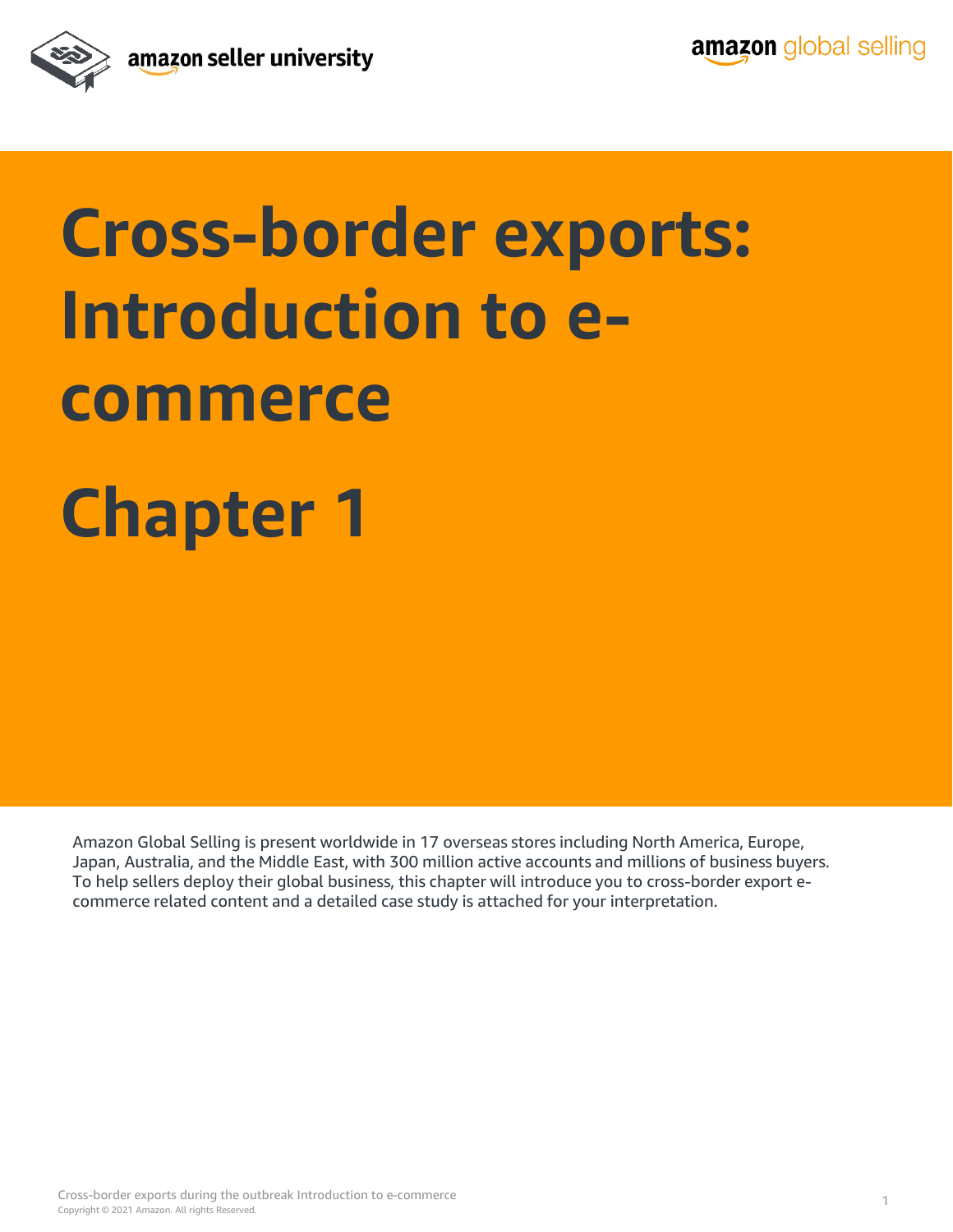# **1. What is cross-border export e-commerce?**

Cross-border export e-commerce is a new outlet. This chapter will introduce you to the concept and market overview of cross-border export e-commerce and compare the differences between domestic e-commerce and traditional foreign trade.

| 11.3 Differences between cross-border export e-commerce and domestic e-commerce                |  |  |  |  |  |
|------------------------------------------------------------------------------------------------|--|--|--|--|--|
| 15. 1.1.4 Differences between cross-border export e-commerce and traditional foreign trade  15 |  |  |  |  |  |
|                                                                                                |  |  |  |  |  |

There are four chapters in this course. If you wish to learn about other chapters, please look for them under [Related Topics.](#page-23-0)

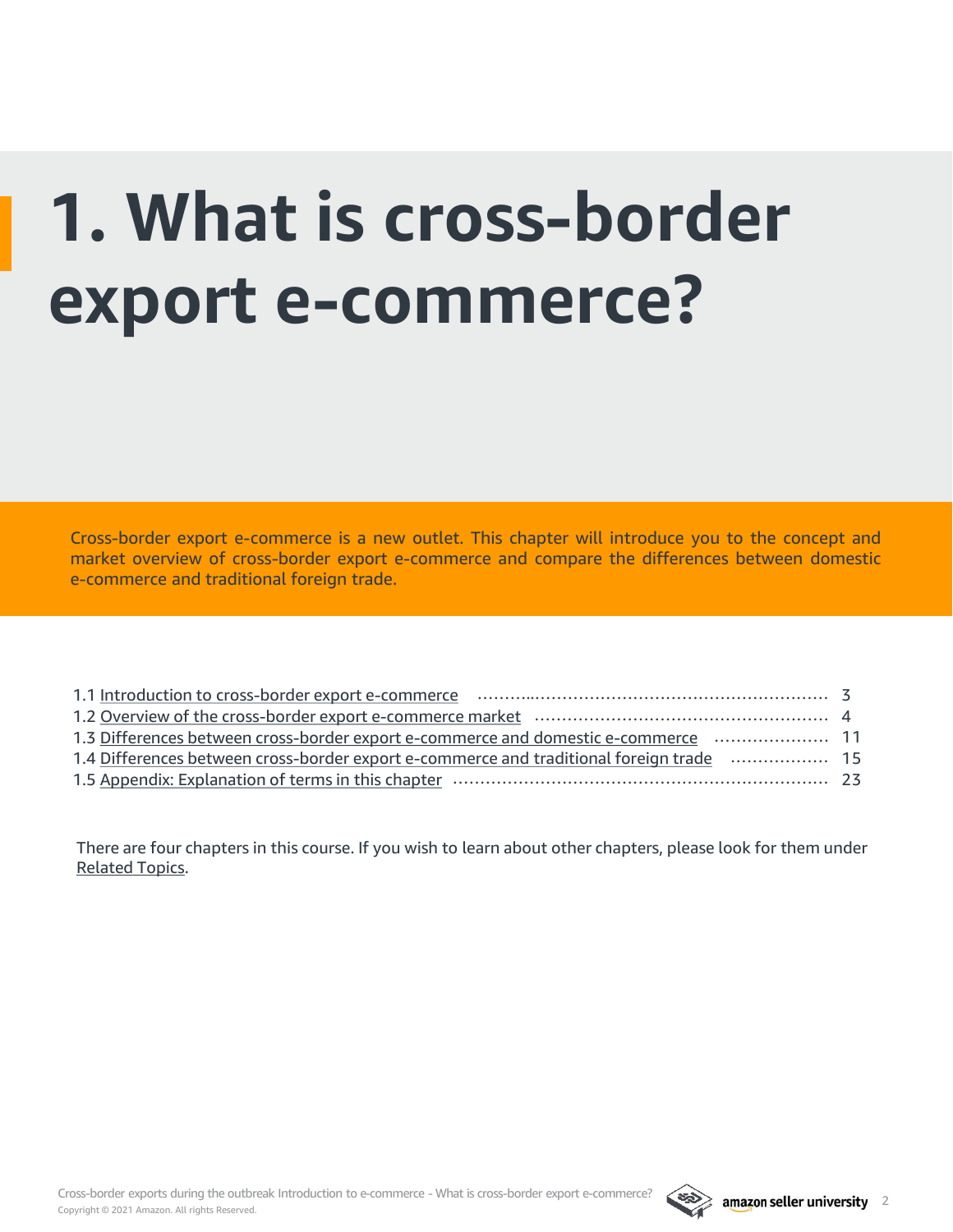### <span id="page-2-0"></span>**1.1 Introduction to cross-border export e-commerce**

#### Introduction:

Cross-border e-commerce refers to a business model for sellers and buyers in different countries to buy and sell things through e-commerce websites. It is divided into two types: cross-border import ecommerce and cross-border export e-commerce. Cross-border import e-commerce, as its name suggests, refers to importing foreign goods into Singapore for sale. Cross-border export e-commerce refers specifically to sellers selling goods to overseas markets through e-commerce sites such as Amazon.

Three elements of cross-border e-commerce:



Transaction entities belonging to different customs territories



**Transaction** settlement through an e-commerce platform



Transportation of goods through crossborder fulfillment

Although it appears to be similar to the domestic e-commerce platform transactions, the operation mode is slightly different because of the geographical differences between the buyers and sellers.

E.g. - Receiving payments: Cross-border transactions will receive various foreign currencies due to geographical differences and converting them into SGD and legally deposit them in the seller's bank account also requires a professional cross-border collection solution.

As a leader in the cross-border export industry, Amazon relies on a strong global logistics and fulfillment network and constantly develops new innovative products and tools to allow companies to sell their products globally through the Amazon e-commerce website in a simple and convenient manner.

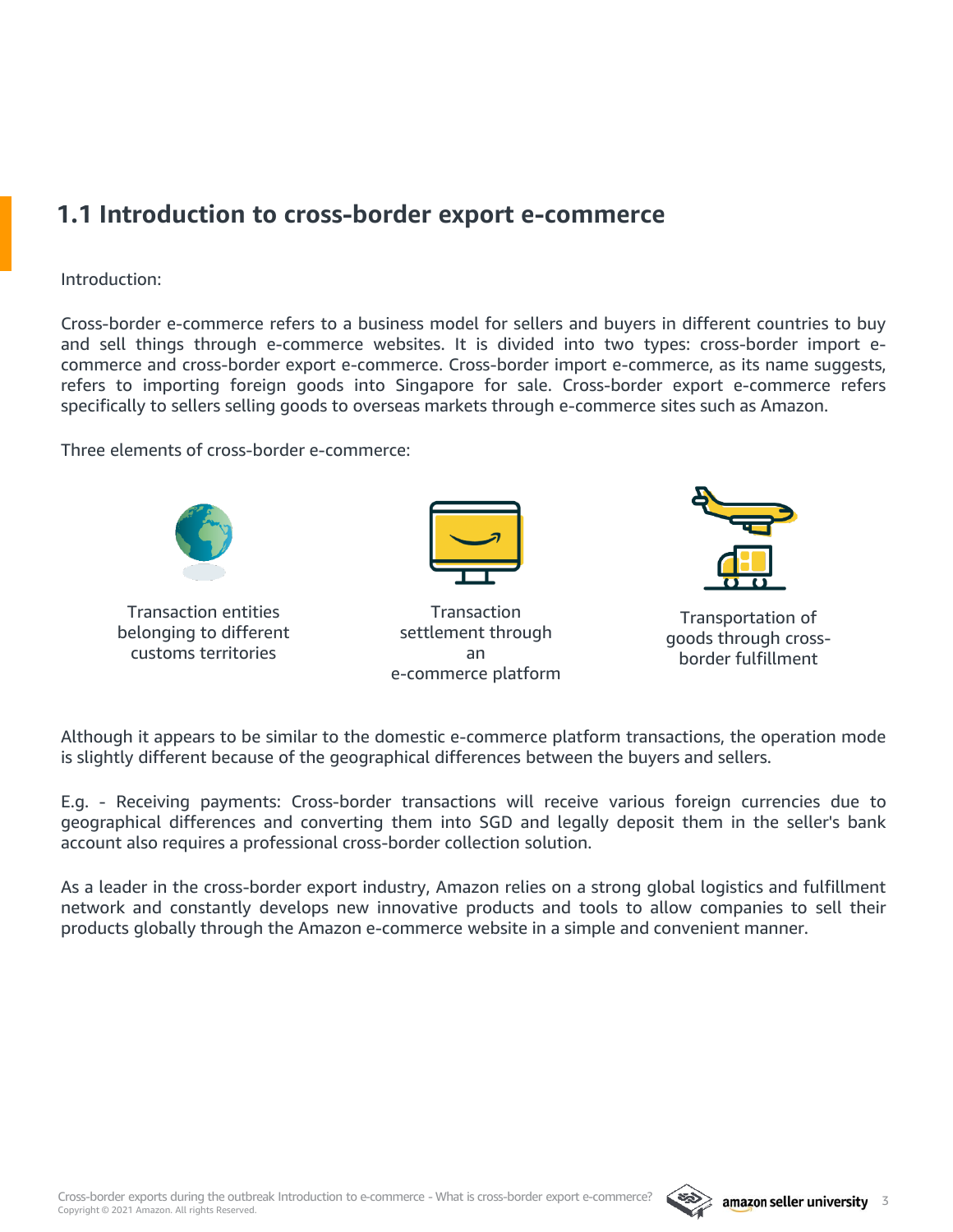## <span id="page-3-0"></span>**1.2 Overview of the cross-border export e-commerce market**

#### **1. Global e-commerce is still undergoing rapid development**

It is estimated that global online retail will reach US\$4.878 trillion by 2021. It will account for 17.5% of the total global retail sales, which will be dominated by the development of the Asia-Pacific region: In 2021, the proportion of global online retail sales will be close to 70%.

Global transition to retail e-commerce is inevitable.



**Annual growth rate of global retail is 3.7%<sup>1</sup>**

**Annual growth rate of global retail e-commerce is 16.5%<sup>2</sup>**



Source:

1. eMarketer, Global E-commerce 2020, May 2020

2. Accenture, The digital marketplace for cross-border trade, April 2020

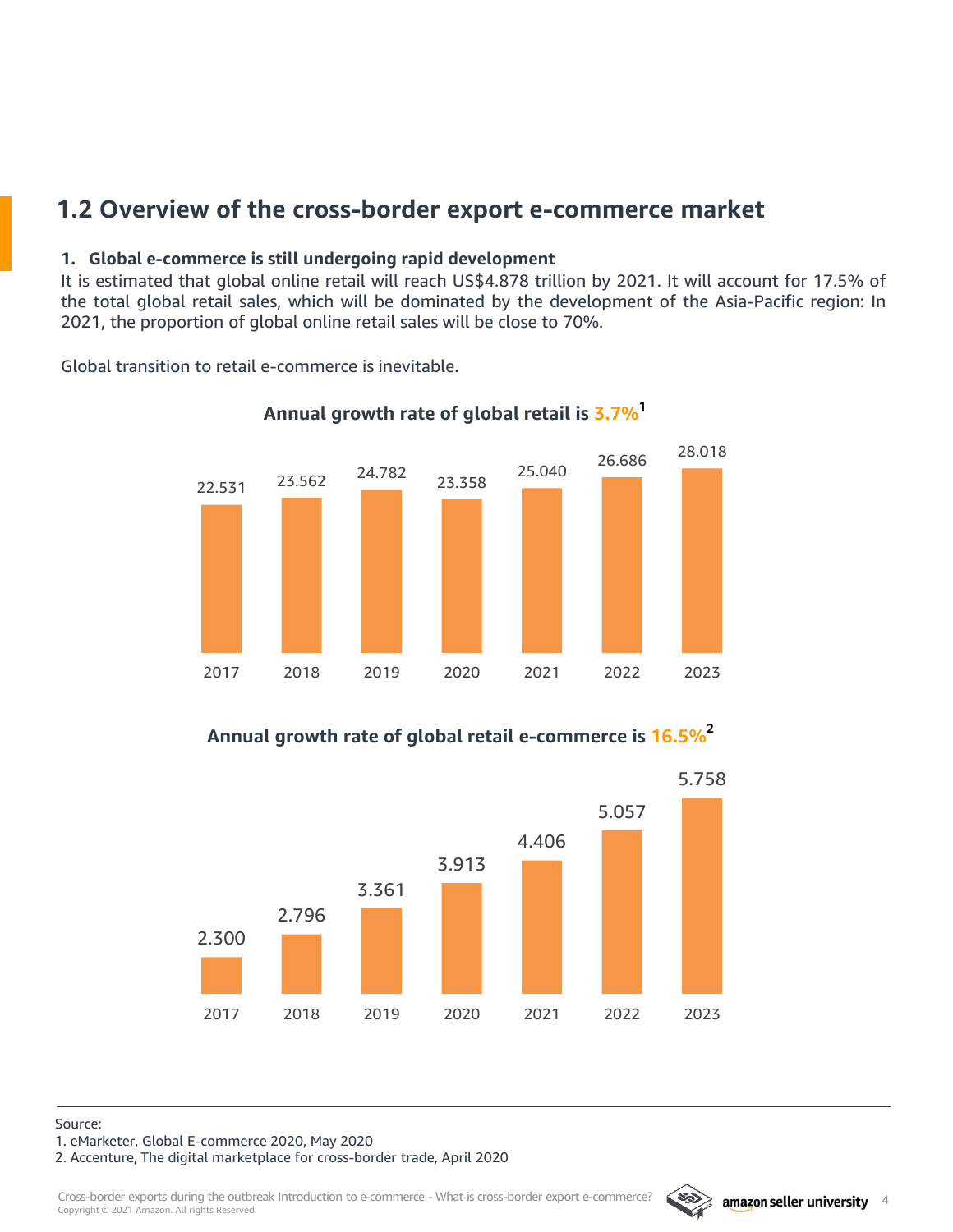

**Proportion of retail e-commerce in global retail <sup>1</sup>**

It is estimated that cross-border e-commerce will account for up to **20% 2**



**USA:** E-commerce growth rate is **3.6 times** that of retail**<sup>3</sup>**



**France:** E-commerce growth rate is **7.85 times** that of retail**<sup>3</sup>**



**Japan:** E-commerce growth rate is **4 times** that of retail**<sup>3</sup>**

Source: 1. eMarketer, Global E-commerce 2020, May 2020

2. Accenture, The digital marketplace for cross-border trade, April 2020

3. global-ecommerce-2019, eMarketer

Copyright © 2021 Amazon. All rights Reserved. Cross-border exports during the outbreak Introduction to e-commerce - What is cross-border export e-commerce? 3 amazon seller university

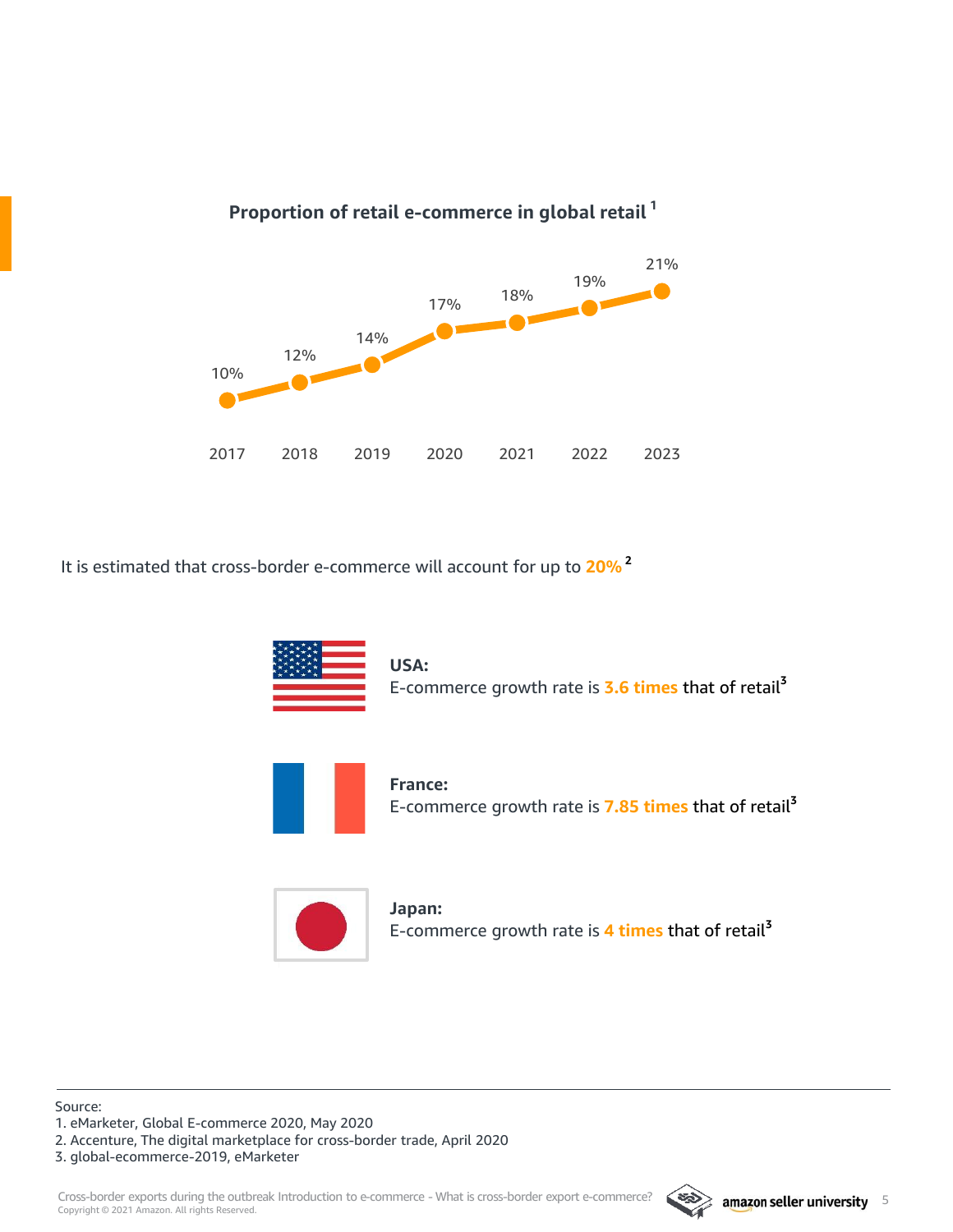

#### **2. The growth rate of global e-commerce far exceeds the growth rate of traditional offline retail**

The global retail industry has maintained a momentum of year-on-year growth and is expected to increase by 19% to reach US\$29.7 trillion in 2023.

Among them, e-commerce sales are expected to increase by 86% by 2023 to reach 6.5 trillion US dollars, with

a growth rate far exceeding the overall growth rate of the retail industry, and far exceeding the 7.9% growth rate of offline retail in the same period.

| Retail Sales (billions of US dollars)           |             |             |             |             |             |             |             |             |             |             |             |             |             |             |
|-------------------------------------------------|-------------|-------------|-------------|-------------|-------------|-------------|-------------|-------------|-------------|-------------|-------------|-------------|-------------|-------------|
|                                                 | 2010        | 2011        | 2012        | 2013        | 2014        | 2015        | 2016        | 2017        | 2018        | 2019        | 2020        | 2021        | 2022        | 2023        |
| Worldwide                                       | \$12,619.56 | \$14,741.02 | \$16,969.74 | \$17,967.52 | \$19,318.04 | \$20,463.18 | \$21,626.67 | \$22,974.26 | \$23,955.74 | \$25,038.30 | \$26,073.94 | \$27,243.11 | \$28,471.70 | \$29,762.52 |
| Retail Ecommerce Sales (billions of US dollars) |             |             |             |             |             |             |             |             |             |             |             |             |             |             |
|                                                 | 2010        | 2011        | 2012        | 2013        | 2014        | 2015        | 2016        | 2017        | 2018        | 2019        | 2020        | 2021        | 2022        | 2023        |
| Worldwide                                       | \$467.48    | \$587.14    | \$750.52    | \$952.03    | \$1,202.91  | \$1,473.05  | \$1,861.06  | \$2,381.83  | \$2,927.81  | \$3,534.92  | \$4,205.78  | \$4,927.06  | \$5,695.16  | \$6,542.25  |
| Retail Ecommerce Growth (% change)              |             |             |             |             |             |             |             |             |             |             |             |             |             |             |
|                                                 | 2010        | 2011        | 2012        | 2013        | 2014        | 2015        | 2016        | 2017        | 2018        | 2019        | 2020        | 2021        | 2022        | 2023        |
| Worldwide                                       |             | 25.6%       | 27.8%       | 26.8%       | 26.4%       | 22.5%       | 26.3%       | 28.0%       | 22.9%       | 20.7%       | 19.0%       | 17.1%       | 15.6%       | 14.9%       |

The proportion of e-commerce sales to the total global retail sales only accounted for 3.7% in 2010, has risen to 14% in 2019, and it is expected to be as high as 21.9% in 2023. Many sellers say that they have missed the rapid development stage of e-commerce from 2010 to 2019. Therefore, you cannot afford to miss the continuous growth period of e-commerce in the next few years. **1**

 $B_1 + B_2$   $C_2$   $C_3$   $D_2$   $D_3$   $D_4$   $D_5$   $D_6$   $D_7$   $D_8$   $D_9$   $D_9$   $D_9$ 

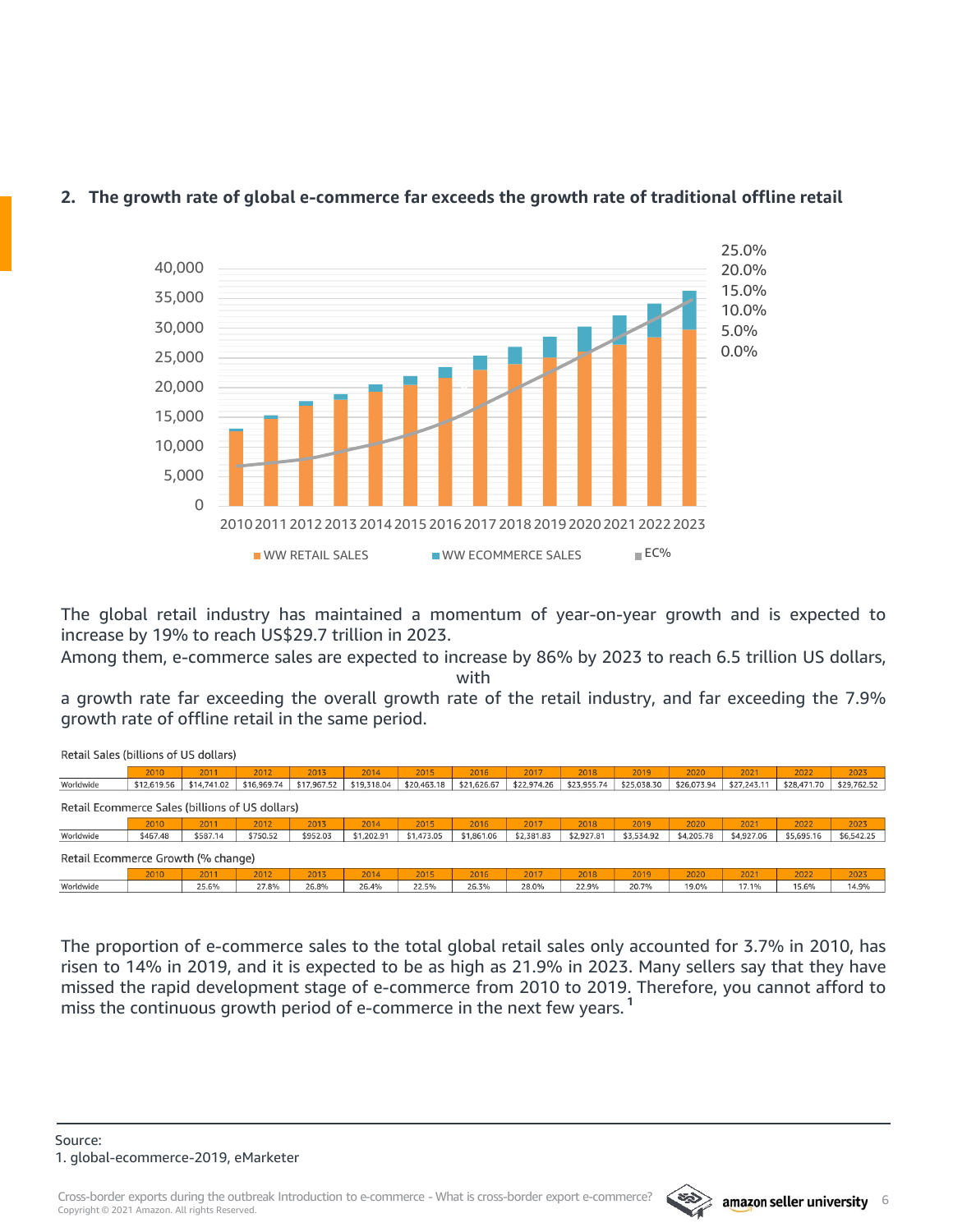#### **3. Current status and scale of cross-border export e-commerce market in Singapore**

Singapore is the main e-commerce market in Southeast Asia. The market size is expected to reach US\$2.793 billion in 2021 and US\$4.079 billion by 2025. It is estimated that the revenue will show an annual growth rate of 9.9% (CAGR 2021-2025). 1

According to the data in 2019, 60% of the total sales in the e-commerce market came from cross-border orders, which was quite large compared with countries such as Malaysia (40%), Japan (18%) and South Korea (25%). 2



The high share of cross-border trade provides business with unique insights into online shopping behavior in the Asia-Pacific region. Therefore, the Financial Research Association of Amsterdam specifically emphasizes the applicability of Singapore as an e-commerce test bench.

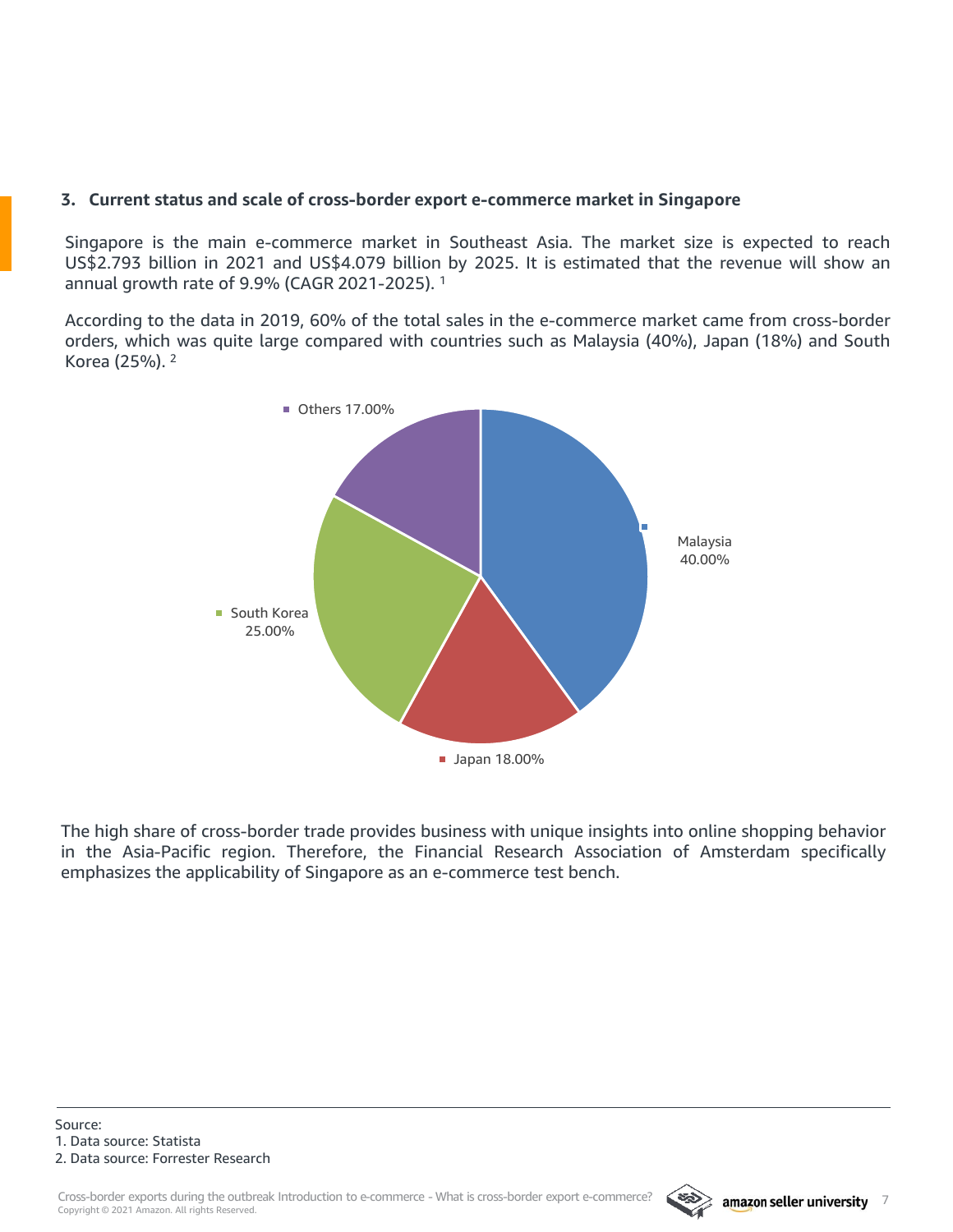In recent years, the flourishing development of emerging markets such as India and the Middle East has also attracted a large number of sellers. At the same time, the continuous acceleration of consumption increase in online shoppers in developed countries and continuous growth in the number of online shoppers in emerging markets will maintain a strong momentum of development in the cross-border export e-commerce market.

The U.S. e-commerce market still has strong growth potential**<sup>1</sup>**

U.S. consumers spend **858** USD online per person per month, much higher than the global average (**511** U.S. dollars). In US Internet users **51%** are women and the age group is concentrated in **25-44** year-old young people.



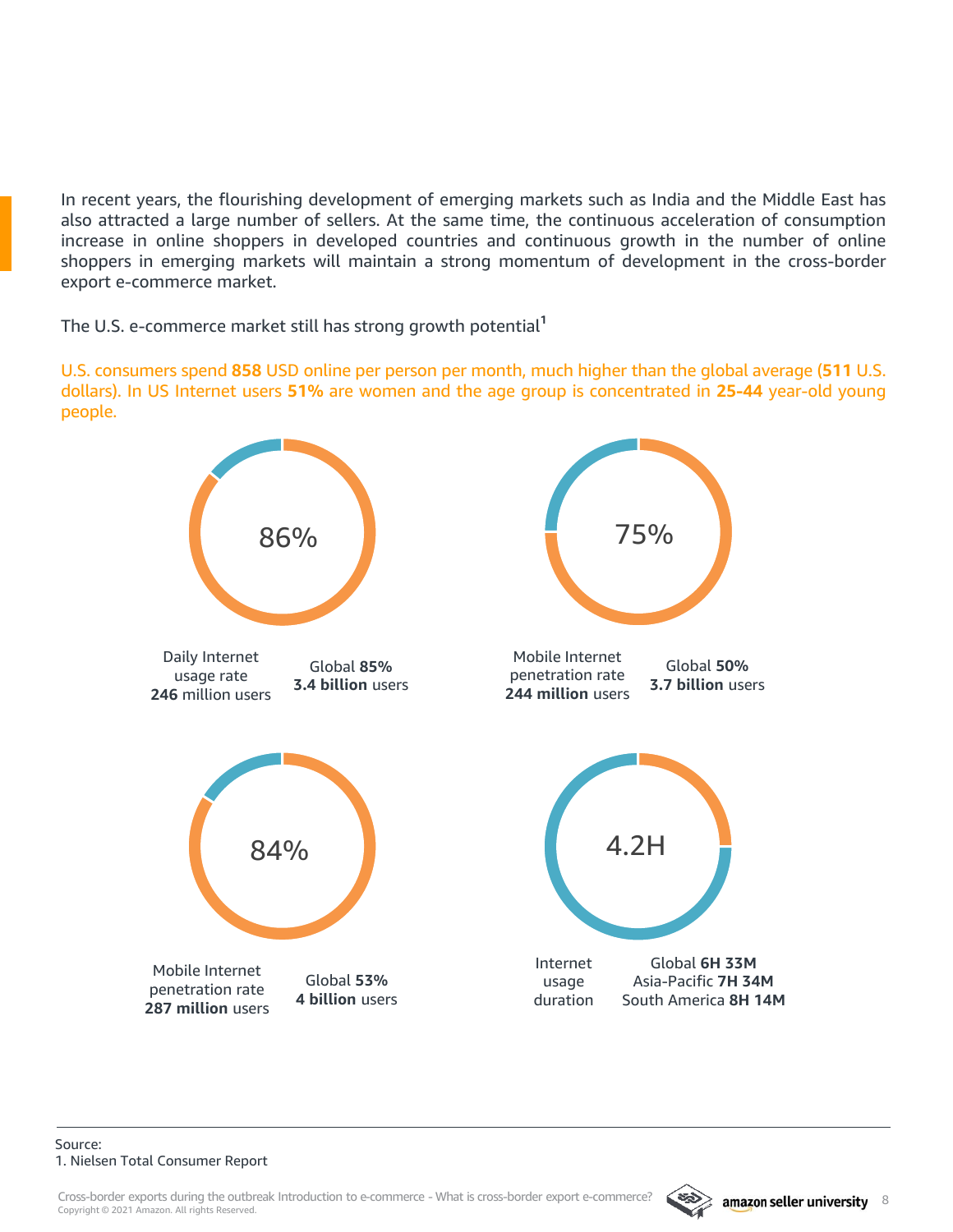The European e-commerce market has a unique Internet environment $<sup>1</sup>$ </sup>



The percentage of online shoppers in the UK is 94%



The percentage of online shoppers in Germany is 84%



The percentage of online shoppers in Sweden is 84%



The percentage of online shoppers in the Netherlands is 84% 95% of consumers also prefer to shop in domestic websites



27% of Europeans in France will continue to choose to shop online



Italy's e-commerce turnover in 2019 accounted for 32% of total expenditure in that region



The Spanish e-commerce market grew by an average of 29% last year



The percentage of online shoppers in Poland is 84%

94% of consumers also prefer to shop in domestic websites

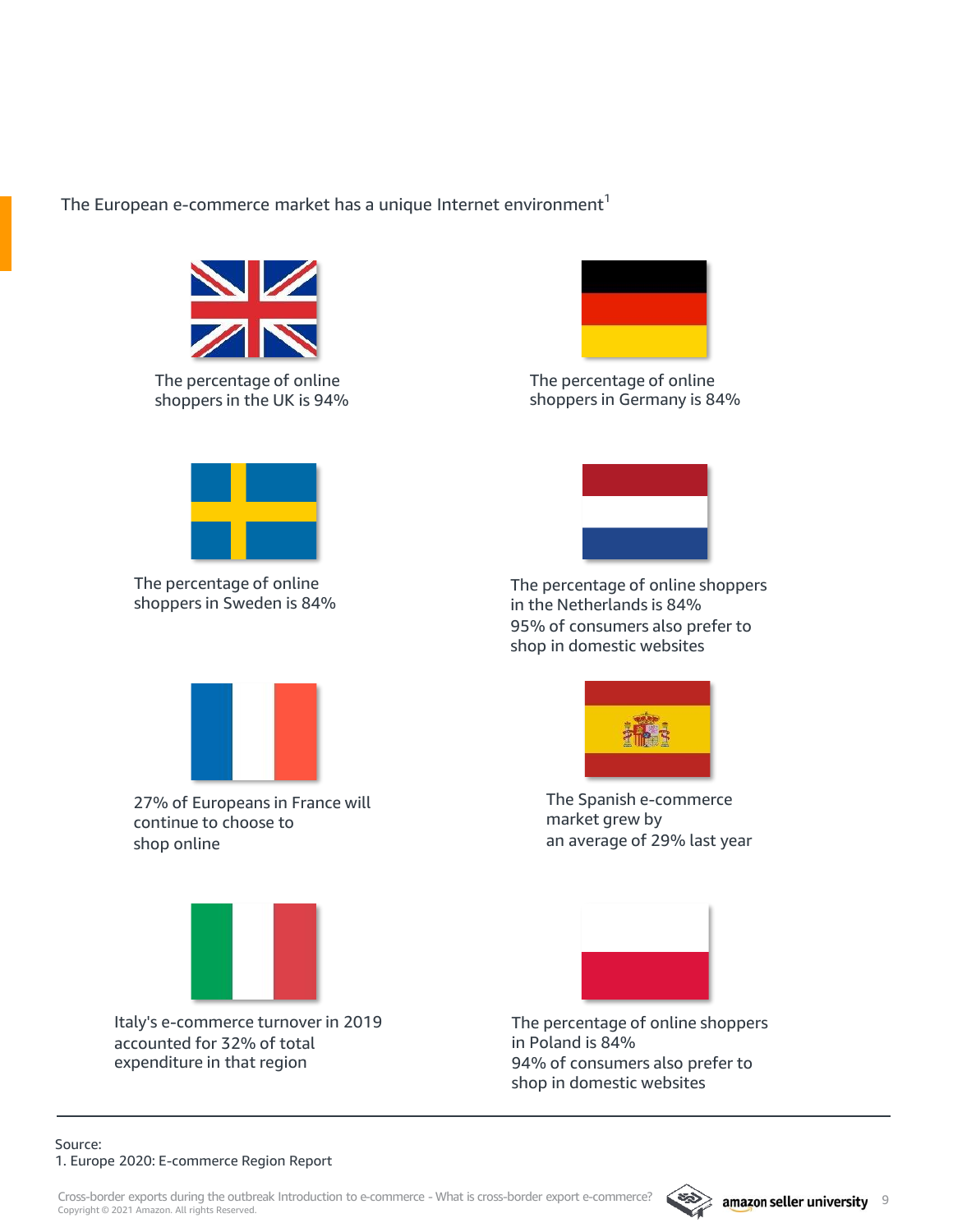The super-high network penetration in the Japanese e-commerce market provides a solid foundation for future growth <sup>1</sup>

**94% network penetration rate, 91% daily utilization rate of Internet. However, due to work pressure** and other factors, the usage time of Internet per capita in Japan is only 4 hours and 12 minutes.



- The most popular cyber category: High-tech products (such as consumable electronics and IT products) and household goods
- Cyber spending amount per capita is slightly lower than Cyber spending amount per capita in Singapore<sup>2</sup> Amount. The e-commerce market in Japan is the fourth largest e-commerce market in the world

Source:

1. Global Consumer Insights of Nielsen

2. Data source: Singapore Department of Statistics

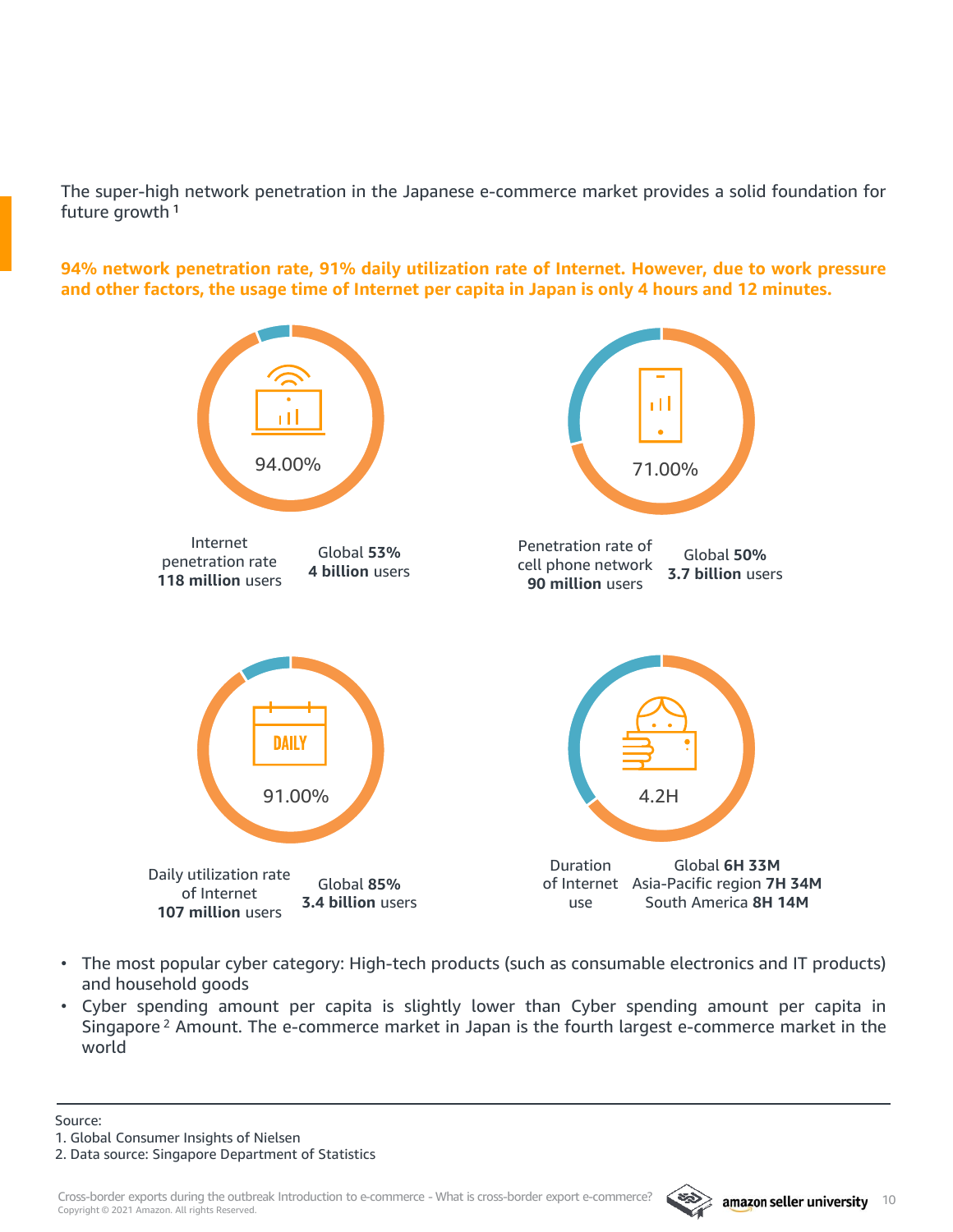## <span id="page-10-0"></span>**1.3 Differences between cross-border export e-commerce and domestic e-commerce**

As the seller and the buyer are not in the same country, there are several differences between crossborder export e-commerce and general domestic e-commerce:

#### **1. Need to cooperate with global e-commerce websites**

Consumers in different countries have huge differences in languages, cultures, consumption preferences, consumption habits, etc. For example, some countries prefer cost-effective products, some prefer durable and exquisite products, and some prefer trendy products. The types of products that different countries like are also different. Household goods will sell well in some countries while apparel and accessories are the most popular in other countries.

Hint: Understanding the local market is the first step to a successful business. Therefore, people usually choose to cooperate with e-commerce sites such as Amazon for cross-border export e-commerce. Usually these

e-commerce websites have been operating locally for many years, have accumulated high brand awareness, and have a large population of consumers (users).

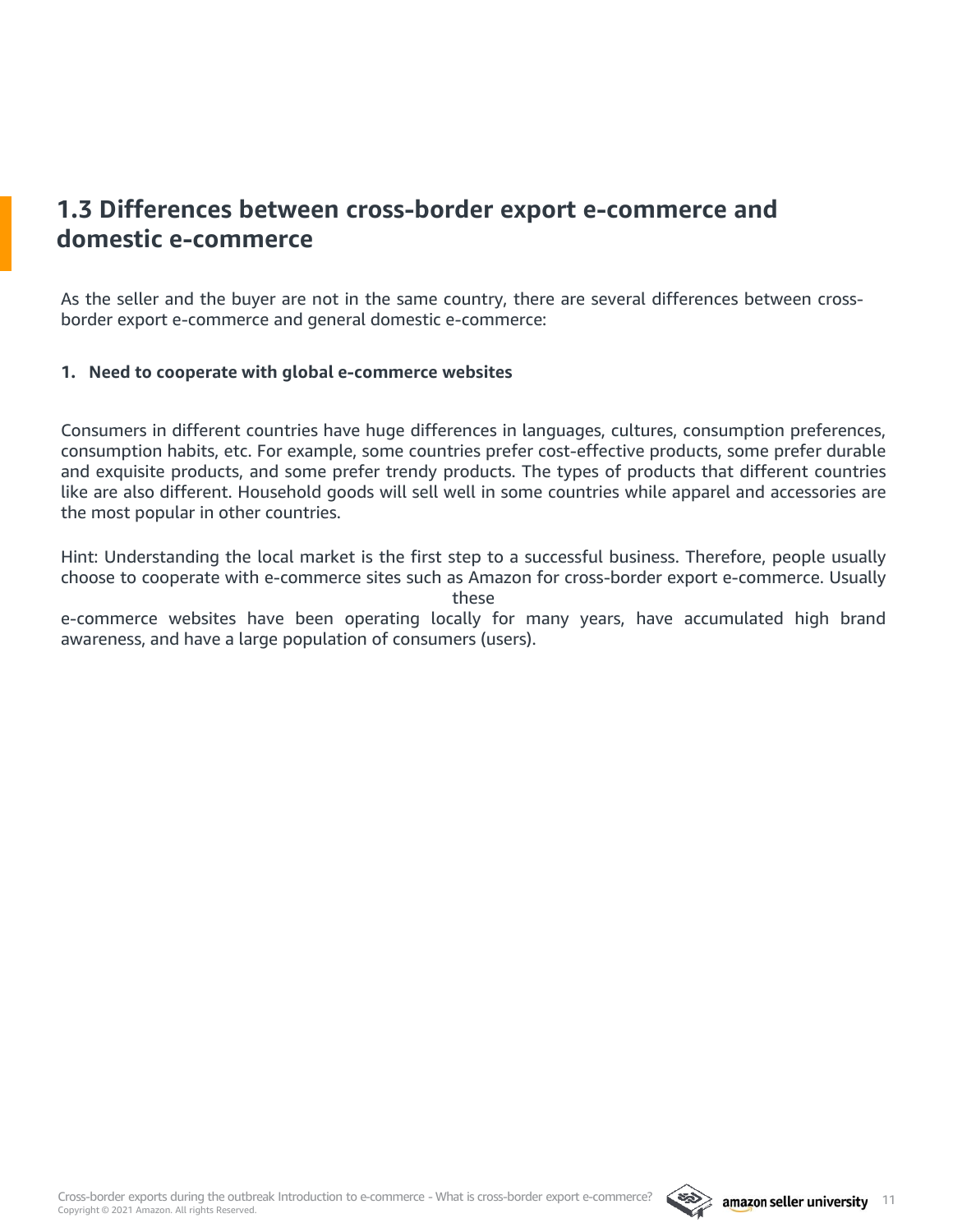#### **2. Need to carry out logistics and fulfillment through cross-border fulfillment to complete transactions**

E.g: An American consumer buys a product sold by a Singaporean seller from Amazon. The seller has to balance the delivery cost and the consumer's experience, and use a suitable method to deliver the product to the consumer. For products with high unit price and small volume, the seller can send inventory directly to customers through international express. But for low price and large-volume products, international express is definitely not cost-effective for shipping products.

In this situation, the seller can send a batch of goods (for example-5,000 cups) to a warehouse in the United States in advance and the seller can directly send inventory to the consumer from the warehouse in the United States after waiting for the consumer to place an order. By using this method, the shipping rate that is equally distributed to each cup will be relatively lower and the speed of receiving the goods is also fast from the consumer's point of view, resulting in a win-win situation for both buyers and sellers.

Hint: In order to do this, professional cross-border fulfillment services are needed to help sellers transport goods from Singapore to foreign countries and complete professional work such as customs declaration. In addition, sellers need to plan reasonably due to assumptions: The U.S. market can only sell 500 cups in

half

a year, but the seller sent 5,000 cups to the U.S. for sale. However, the seller may not only need to pay for high storage charges: If these cups cannot be sold, the cost of shipping them back to Singapore will also be high.

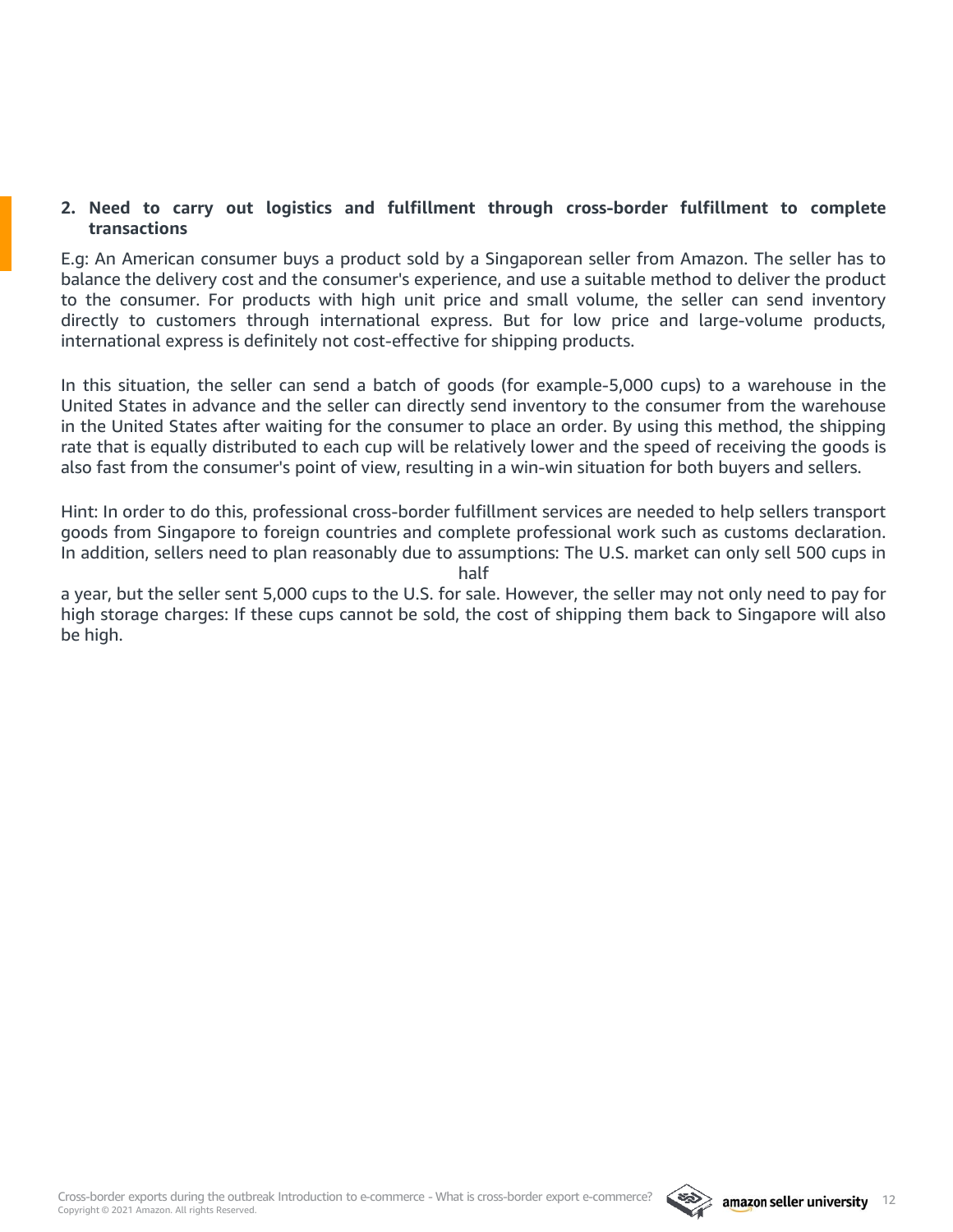#### **3. Need to collect payments in different currencies**

At present, the payment method that is used in domestic e-commerce websites is to directly collect payments through the website, such as using Paylah, Paynow, etc. to collect online payments. Since consumers are mainly Singaporean citizens and the payment currency is in SGD, sellers do not need to deal with exchange rate conversion and other related issues that are involved in cross-border payments.

However, foreign consumers in cross-border export e-commerce websites usually pay in local currencies (such as U.S. dollars, Yen, Euros, etc.) and the following should be considered when sellers make payment settlements: The relevant exchange rates for converting foreign currencies into SGD and the issues involved in cross-border financial compliance.

Hint: A more convenient solution is to recommend professional cross-border payment collection services. This service can help sellers directly use bank accounts in Singapore and make global payments in SGD. If sellers also have overseas sites and have a valid local bank account, they can use the account to directly collect payments.

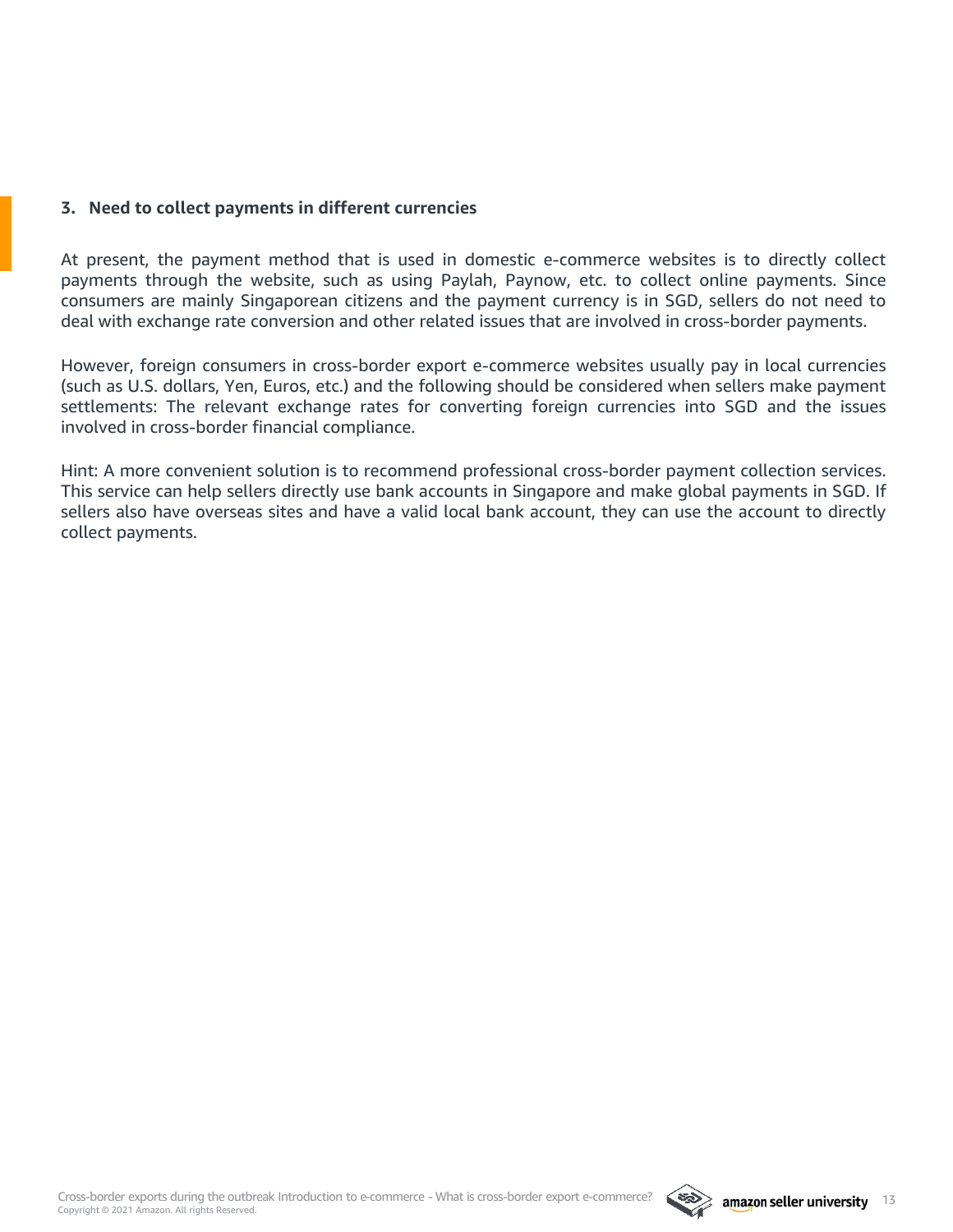#### **4. Taxation is more complicated**

It is well-known that corresponding taxes need to be paid for business transactions. Hence. for crossborder export e-commerce: What taxes need to be paid? To whom and how much taxes should be paid?

First of all, tariffs must be paid for cross-border export e-commerce. Tariffs refer to taxes collected by the importing country on the good when Singaporean goods are exported overseas (accurately speaking, it is export to other "customs territory", see the [Appendix](#page-22-0) in this chapter on the definition of customs territory) and the tariff rate is affected by the exporting country, nature of the goods, and trade policies.

In addition, there are other taxes defined by each country (corresponding customs territory). E.g: The EU government will collect value added tax (VAT) from e-commerce sellers. Tax must be paid when sales exceed the tax exemption limit and the tax policy has also tended to be perfect and strict in the past two years.

Another example is: The United States also collects a series of taxes such as corporate tax and consumption tax. Some of these taxes are borne by sellers and some are borne by consumers themselves. Sellers and the use of the use of the use of the use of the use of the use of the use of the use of the use of the use of the use of the use of the use of the use of the use of the use of the use of the use of the use of t a more correct way for tax filing based on their own situations.

Hint: Cross-border export e-commerce may seem more complicated than traditional e-commerce, but these trivial matters can in fact be resolved by cross-border export websites or supporting professional service partners. Amazon, the leading cross-border export e-commerce website, provides a large number of related services, including taxation, logistics, brand building, marketing, and payment collection, which can help sellers focus more on what they do best, thereby obtaining more benefits.

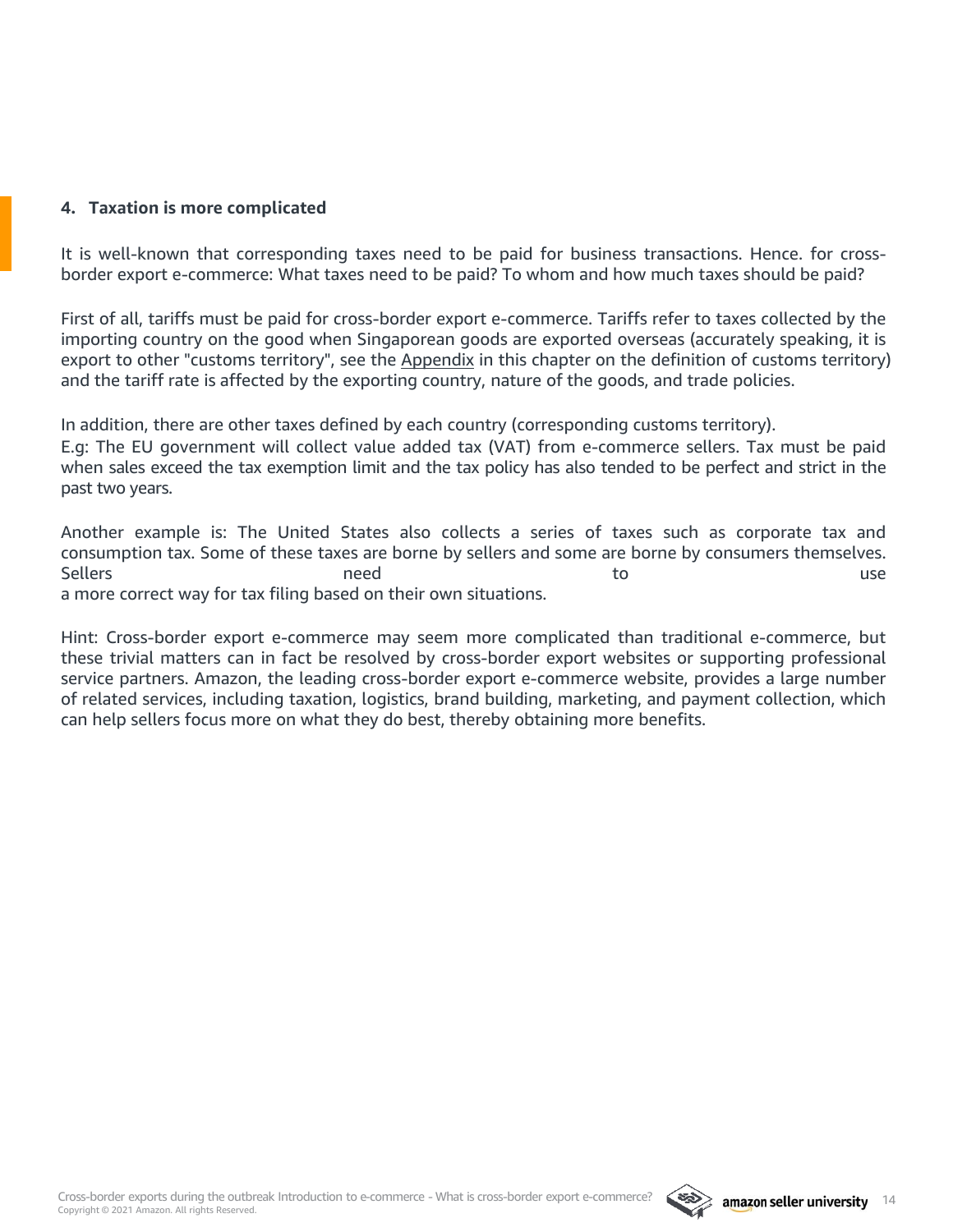## <span id="page-14-0"></span>**1.4 Differences between cross-border export e-commerce and traditional foreign trade**

Introduction:

With the intensification of competition in traditional foreign trade, more and more traditional foreign trade companies have started to seek new business growth models.

Some foreign trade companies choose to focus on domestic sales, so they have to re-improve and design their products. For example, change in the power adapter used in domestic electronic products. These improved designs means additional work for them.

Other companies have chosen to switch to cross-border export e-commerce, which has made transactions convenient and resulted in good performance. This is precisely because the demand of overseas consumers is actually the same and no major changes in the product are required. Secondly, as product qualification certification can still be used, products that are exported through traditional foreign trade can also be used for cross-border export e-commerce. Finally, due to the sales volume and consumer reputation obtained in traditional foreign trade through cross-border export e-commerce, it can also promote the original business.

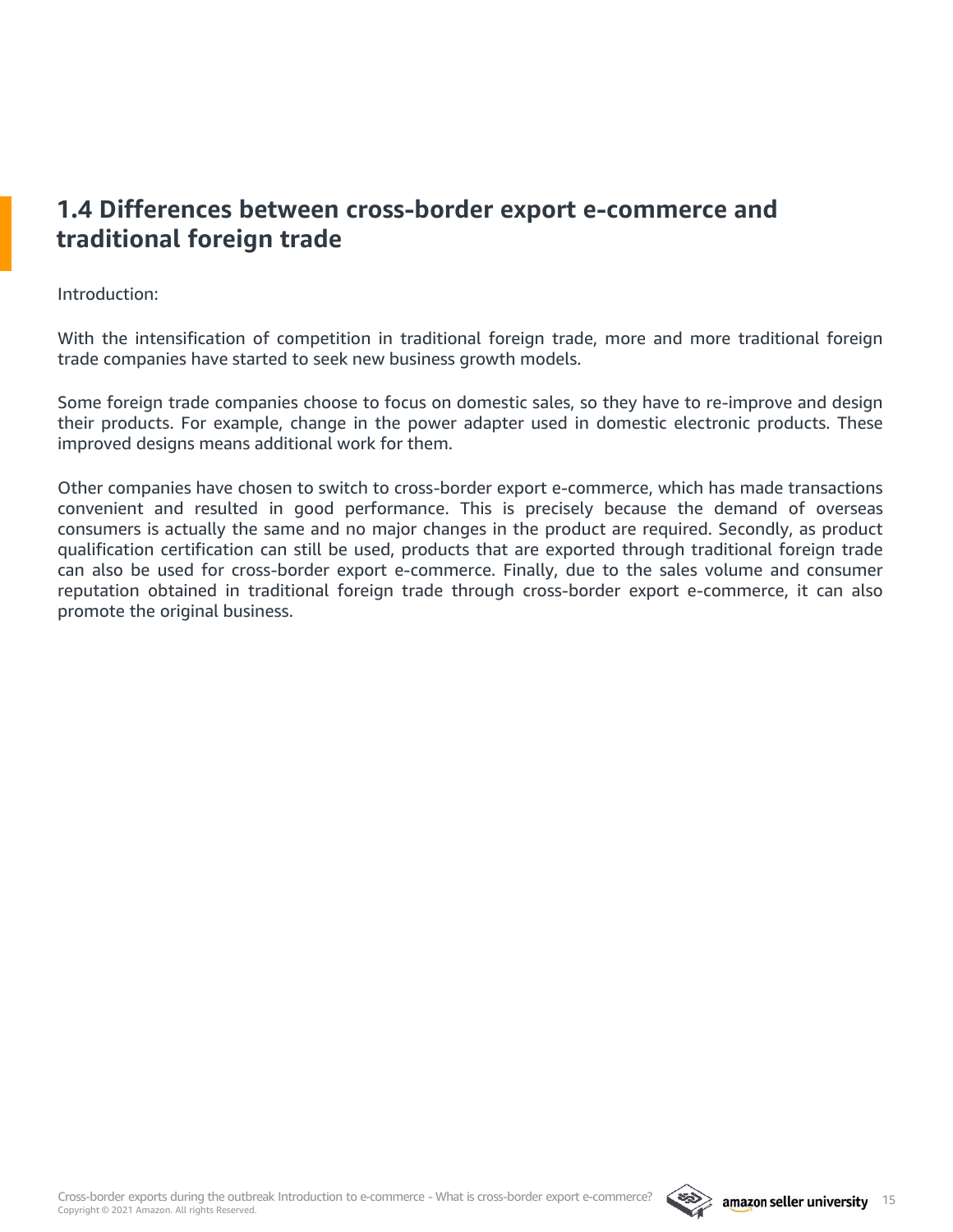#### Examples: Why did this second-generation foreign trade factory choose cross-border export ecommerce?

Since the 1990s, the family factory of the second-generation owner, Don, is involved in the production of household goods and has a mature business model and stable sales volume at present. However, he believes that "Life springs from sorrow and calamity; death comes from ease and pleasure. The migration of the global industrial chain is a major trend and factories should plan ahead."

So Don started to expand his business and asked himself: Is the ceiling for the new business high enough? Can the business continue to thrive for a long time? After pondering carefully, he finally chose Amazon and established his own team to transition his factory to be an e-commerce merchant, which is actually an expansion of the original business."

Don analysed: "Customers are unchangeable - overseas consumers, product selection - product knowledge and many years of overseas collaboration experience, the profit model is the thing that changes - business diversity, fixed price model - autonomous pricing power."

After years of development, the cross-border export e-commerce business of Don's Factory is now comparable to the original business. What surprised Don was that the new business brought more than increased revenue.

By using the cross-border export e-commerce business to directly contact users, Don rapidly accumulated a large volume of user data and better understand the user's product requirements. Together with the cost benefits of direct supply from the factory, this resulted in their products being praised for "good quality and high price-performance ratio" by their customers and their products are on Amazon's bestseller list every year.

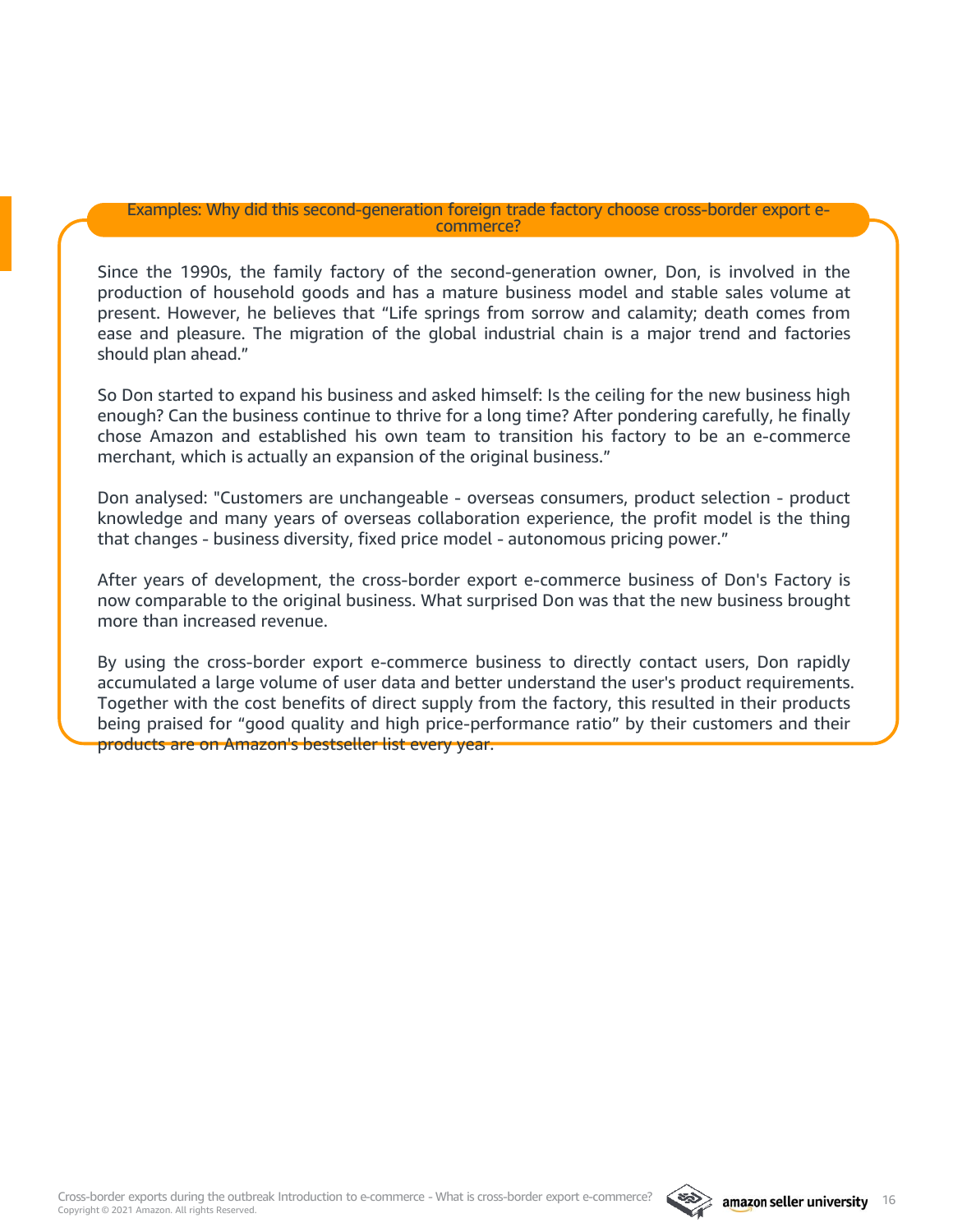Next, we will further explain the differences between traditional foreign trade and cross-border export e-commerce. After reading, you will be able to better understand: Why are more and more traditional foreign trade companies starting to go into cross-border export e-commerce?

Traditional foreign trade model:

Let's first take a look at how traditional foreign trade is conducted. Following that, we shall look at the specific advantages of cross-border export e-commerce compared with traditional foreign trade.

Traditional foreign trade is simple but actually involves many steps when goods are shipped from Singapore to other countries, with one step following another. In every step, different companies play different roles and very few companies can carry out each step from start to finish. Therefore, "foreign trade" usually means the business in a step in foreign trade.

Common roles in foreign trade transactions are as follows:



#### **1. Manufacturer**

What we usually termed as a factory or "original equipment manufacturer (OEM) factory".

There are currently a large number of similar factories, which have manufacturing capabilities and even certain design capabilities, but do not have their own brands. The main business is OEM for other brands: In addition to OEM production for domestic brands, some of these factories mainly take orders from foreign companies. Hence, they have thus become one of the important links in foreign trade.



#### **2. Brand owner**

Brand owners are companies that have their own brands.

As the domestic market becomes increasingly saturated, more and more Singaporean brands are trying to sell their own-brand products overseas. Some of these companies have their own factories and some do not. Compared with OEM brand owners, these companies understand the needs of customers better. They will propose product requirements to OEM factories and require the factory to continuously improve the product based on consumer feedback.

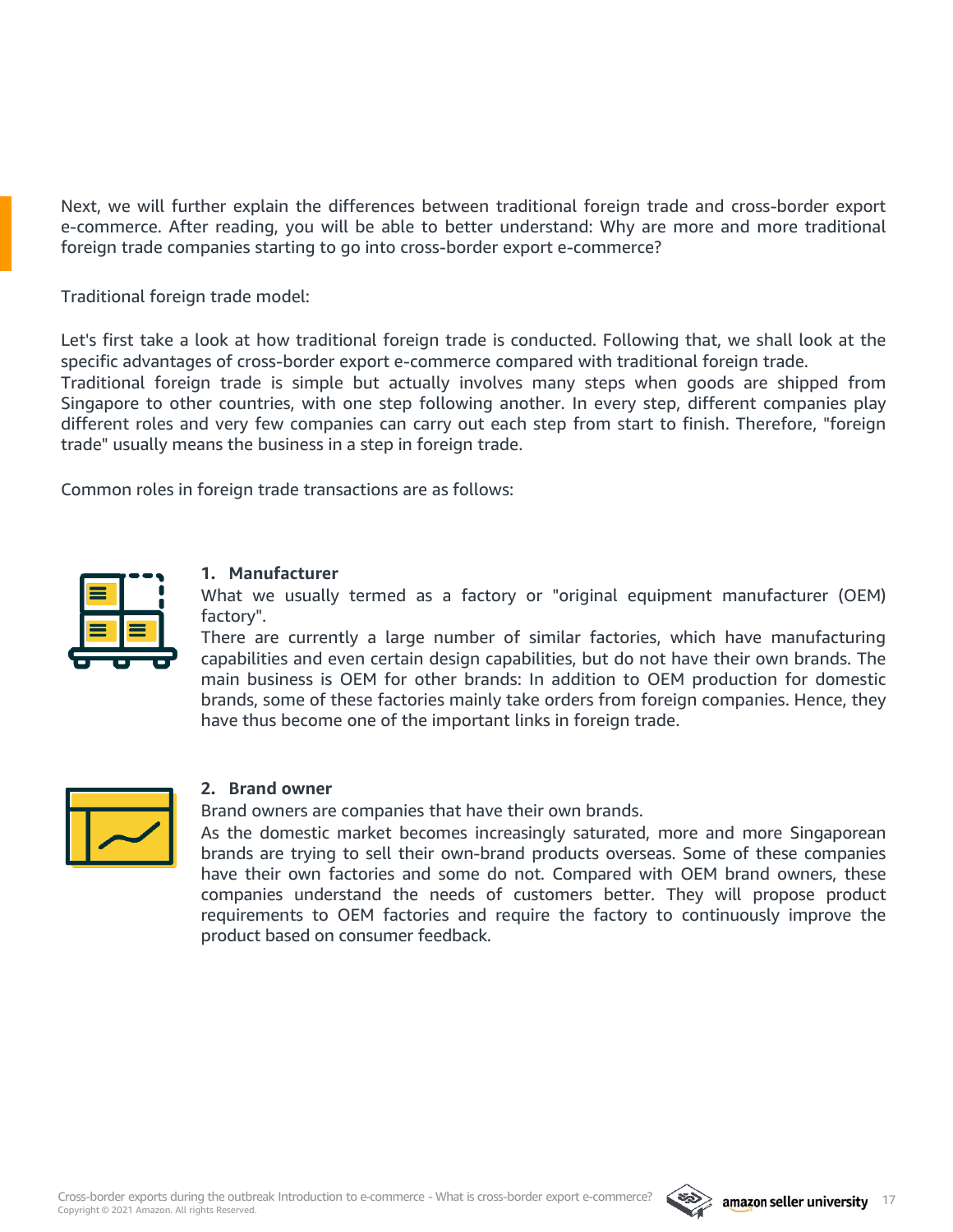

#### **3. Exporter/distributor**

Exporters are also known as distributors and play a key role in traditional foreign trade. They connect manufacturers and brand owners with overseas customers. Without them, a manufacturer will face many practical problems when it needs to export its products abroad, including: The choice of trade destination country, product compliance, language, and professional knowledge of the relevant trade destination country.



#### **4. Importer**

Similar to exporting, importing is also a very professional step. Professional importers usually have exporters with long-term cooperation and even factories that they are familiar with to help them quickly identify "goods" that are suitable for overseas customers.



#### **5. Wholesaler**

Wholesalers and retailers both face the problem of division of labour in "retail channel". Wholesalers will purchase goods in large quantities from brand owners and then divide them into small batches and supply them to various sales channels in the market. In the actual business process, there may be multiple sub-levels of wholesalers under a wholesaler. Generally, the larger the geographic area of a country, the more levels of wholesalers.



#### **6. Retailer**

Retailers are channels where consumers ultimately sell goods, such as the aforementioned supermarkets and convenience stores, and include some e-commerce websites. As retailers directly contact consumers, they know which products will sell well and which will not. They also know what kind of products may have better market performance in the future.



#### **7. Consumer**

This is the person who ultimately purchases the product. Consumers in different countries have different buying preferences due to differences in culture, geography, and economic development. Their "preferences" should be naturally considered when selling products to them. In addition, some company owners will buy goods from retail channels using the company's name and these company users are also special "consumers".

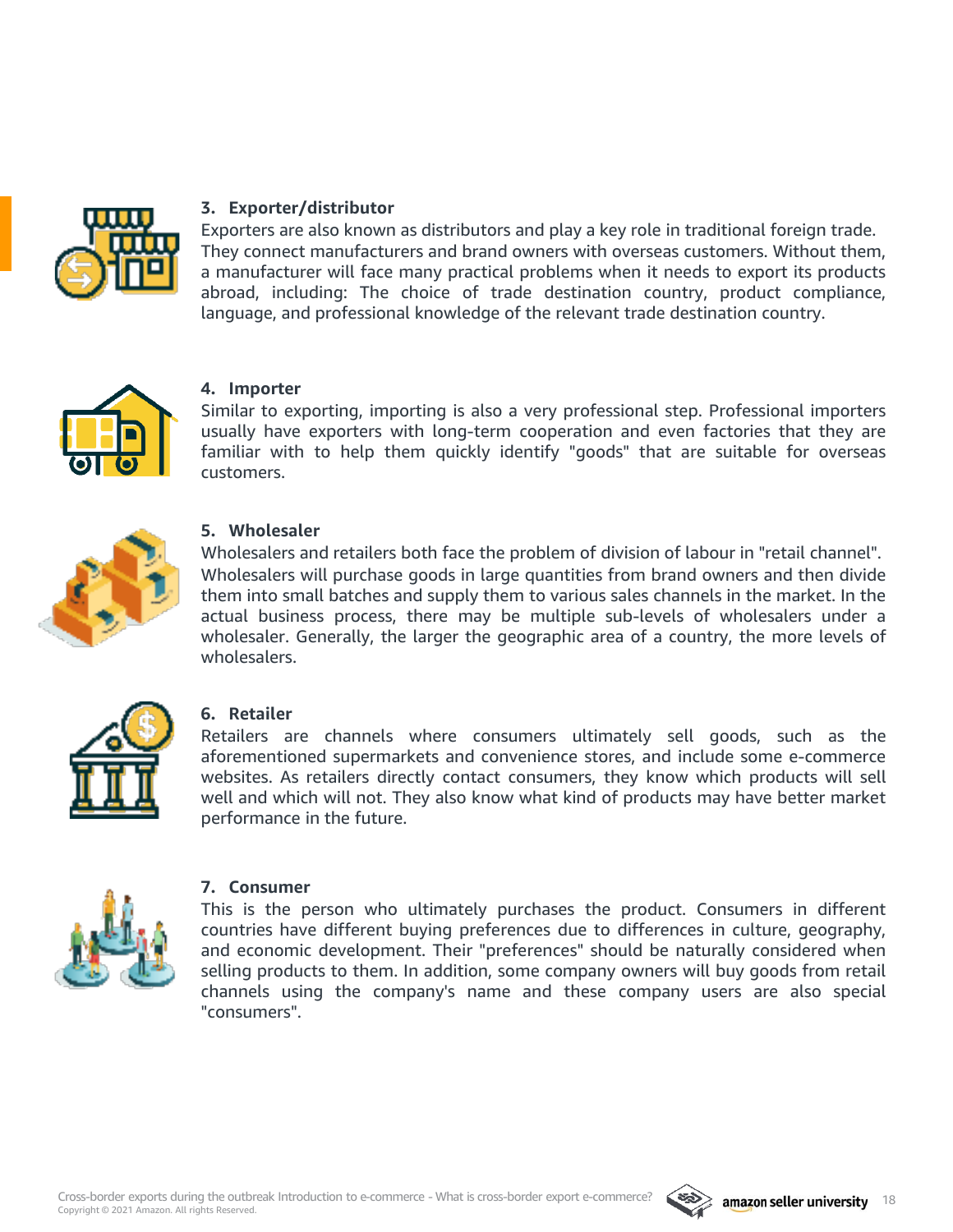Understand the main role of traditional foreign trade and then see how this chain works

#### First scenario

When there is consumer demand, there is a search for products. In this situation, traditional foreign trade chain is often driven by overseas wholesalers or retailers. As wholesalers and retailers know the consumption preferences of local consumers, they can propose demands to importers in their countries, and importers look for exporters who are familiar with the needs of the product according to their needs. These exporters will then look for brands or a manufacturing plant for manufacturing. The product can be purchased directly if it is in stock.

#### Second scenario

This is driven by exporters or brand owners who take the initiative to search for overseas importers before promoting their products.

The actual operation process is more complicated. For example: A foreign brand may directly find an OEM factory for production. Exporters will not idly wait for orders and will actively seek out foreign importers or even sales channels to discover whether there are trade opportunities, and the same applies for manufacturers.

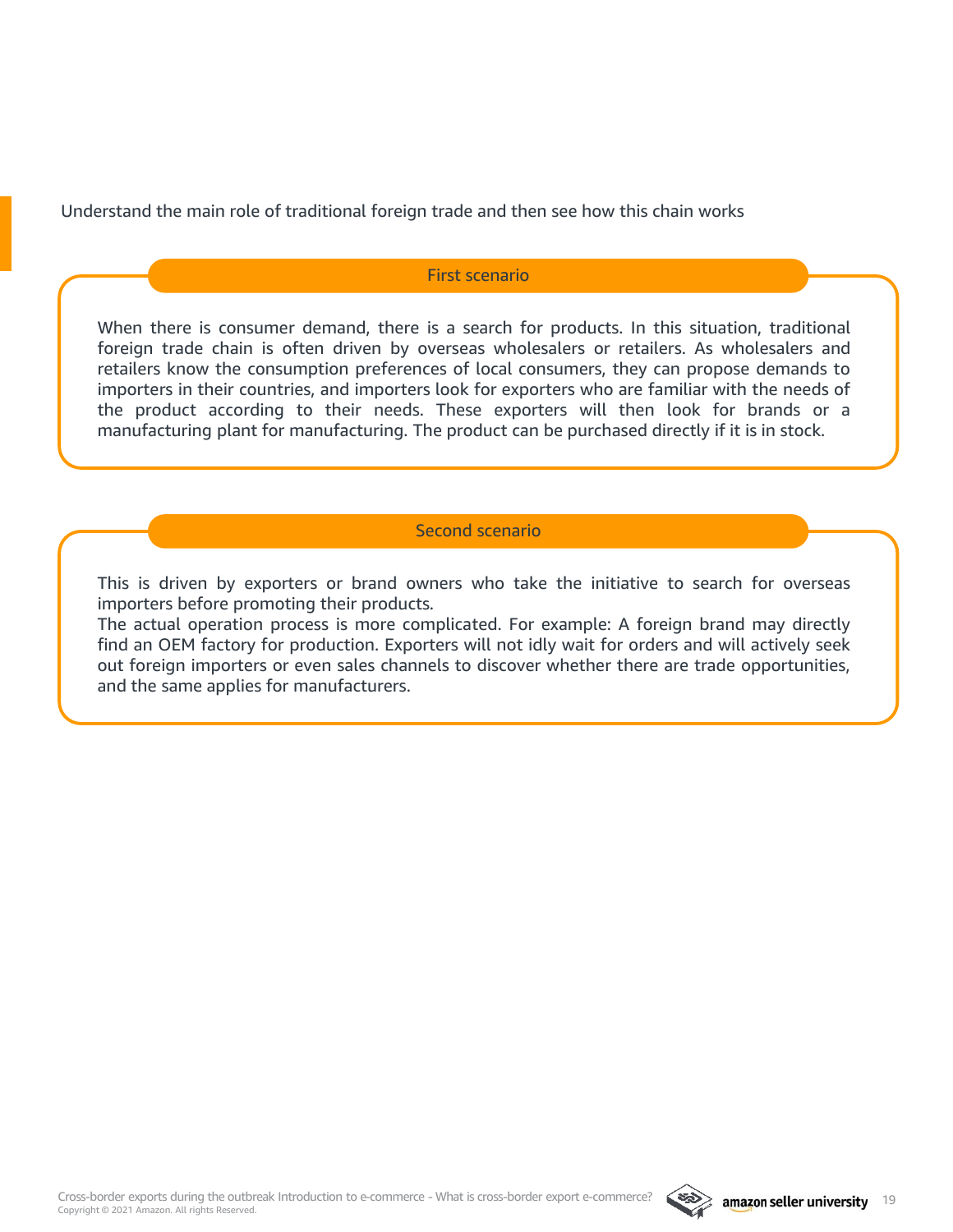Problems and challenges faced in the traditional foreign trade model:



Traditional foreign trade transactions are a chain-like transaction model. This means that entities in a certain step of the chain can usually only deal upstream or downstream of this step and this model has been operating globally for many years. However, under the backdrop of globalisation, problems have been identified in the traditional foreign trade chain transaction model. For example:

- There are many intermediate step in traditional foreign trade, and each step has its own interests. The global retail trend is that consumers increasingly want to buy cost-effective products, so the final product premium is very limited.
- Since most manufacturers usually only contact exporters and cannot directly contact overseas retailers and consumers, it is difficult for manufacturers, brand owners and even exporters to predict which products do overseas consumers prefer. What kind of products will be more acceptable to the market of the corresponding destination country? The lack of the right to speak in the consumer purchase process will eventually lead to the narrowing of profits in all steps in the export end.
- Although there are many participants in traditional foreign trade transactions, there is no real sharing platform for information communication and coordination of affairs in all steps of the transaction. It is inevitable that there will be inefficiency when subsequent management problems such as after-sales problems occur.

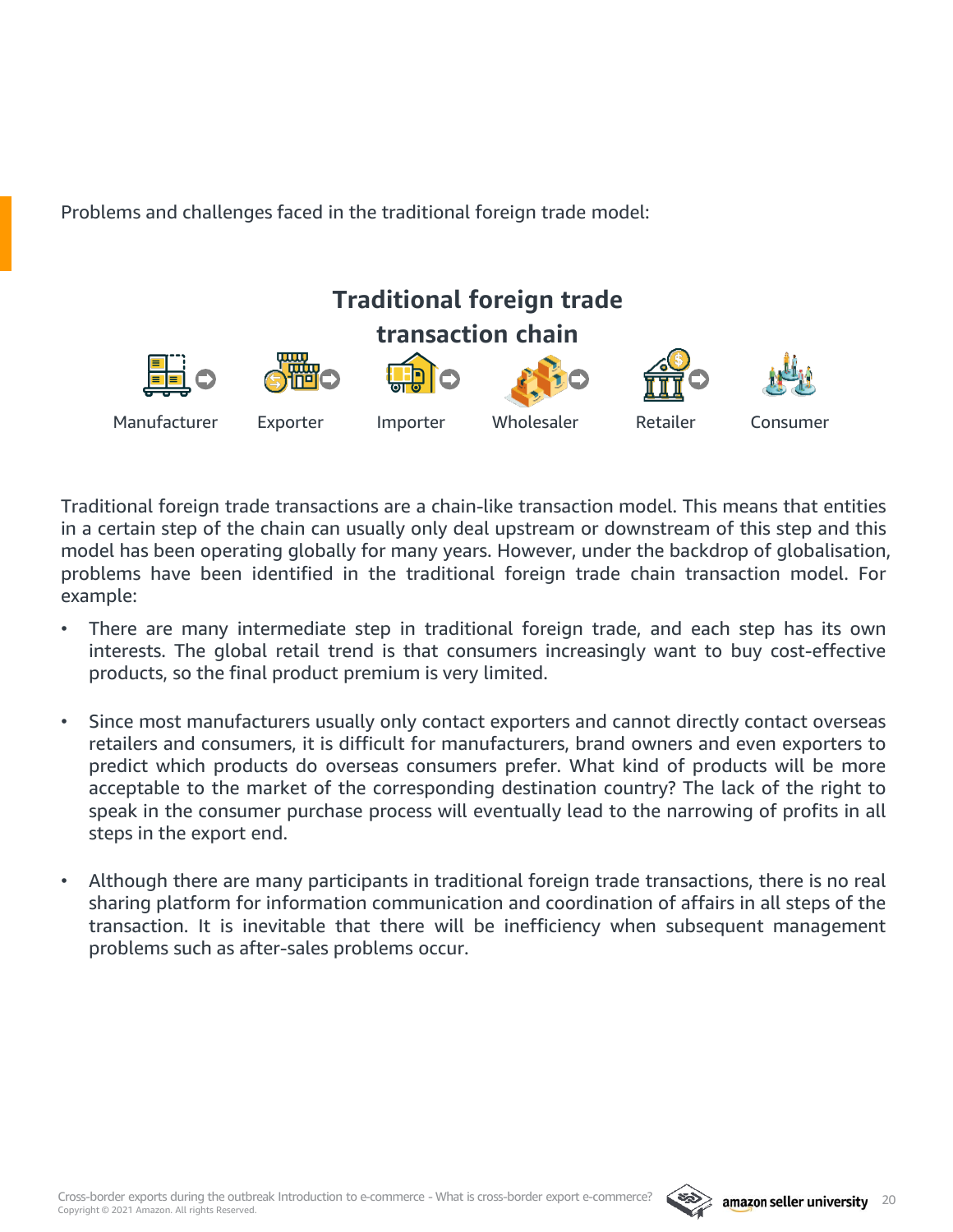Unmatched strengths of cross-border export e-commerce:



Brand owner

From the above diagram, you will see that cross-border export e-commerce has essentially upgraded in the following aspects: compared with traditional foreign trade transactions:

- Cross-border export e-commerce websites reduce the intermediate steps of transactions and increase the profit margins of sellers. Without the two roles of foreign importers and wholesalers in the traditional foreign trade model, the transaction chain is shortened and profit allocated to each role is increased.
- Sellers can monitor product sales in real-time on the cross-border export e-commerce website. By providing real-time and transparent transaction information, cross-border export e-commerce websites empower sellers to quickly adjust their purchasing plans or production plans. For example, more best-selling products are manufactured and there is more demand than supply: There is less production of unsalable products and inventory is reduced.
- Cross-border export e-commerce can also empower sellers in product design and improvement. Local products may not do well overseas. In the traditional foreign trade model, domestic sellers can only improve product design based on the opinions of foreign partners. Due to poor information, the products are not selling well but sellers do not understand why. Now with the cross-border export e-commerce website, sellers can read consumer reviews at any time.

Sellers employ targeted approaches and they quickly receive positive reviews from consumers and even spontaneous publicity.

• Cross-border export e-commerce websites can also empower sellers in other services. For example, Amazon provides sellers with corresponding foreign fulfillment and tax support, and even provides sellers with language-specific product translation services to simplify the transaction process.

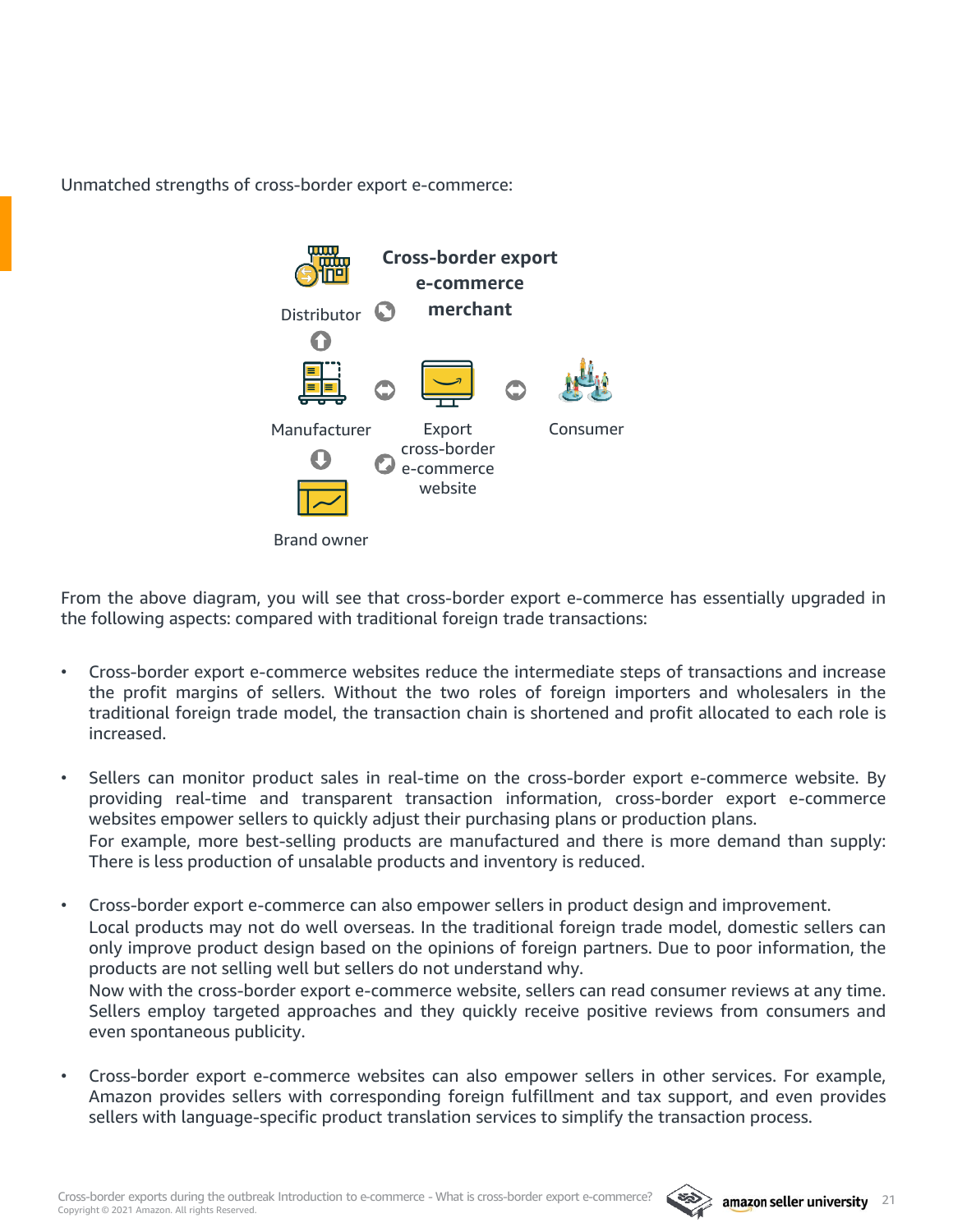Summary of comparison between cross-border export e-commerce and traditional foreign trade:



The two are similar in that they are essentially selling goods overseas. The difference is that although they both involve selling goods overseas, the efficiency of each step in the cross-border export e-commerce transaction has greatly improved due to empowerment of cross-border export e-commerce websites, and the final quantitative change results in a qualitative leap. Therefore, cross-border export e-commerce is considered to be a next-generation trading model!



Direct access to a large number of customers



No middleman charges



Complete understanding of consumer feedback



Quick and more stable payment

| <b>Traditional foreign trade</b>                                                          | Cross-border export e-commerce                                                                                                                                     |
|-------------------------------------------------------------------------------------------|--------------------------------------------------------------------------------------------------------------------------------------------------------------------|
| Many transaction steps, low profit                                                        | Goods are sold directly to consumers, high profits                                                                                                                 |
| Does not understand consumer needs and<br>difficulty in matching product design and needs | Direct contact with consumers, design products in<br>a targeted manner, and maintain long-term<br>competitiveness                                                  |
| The process is not transparent and there are many<br>uncontrollable factors               | Business is conducted directly through the cross-<br>border export e-commerce website, with real-time<br>and transparent information, and controllable<br>business |

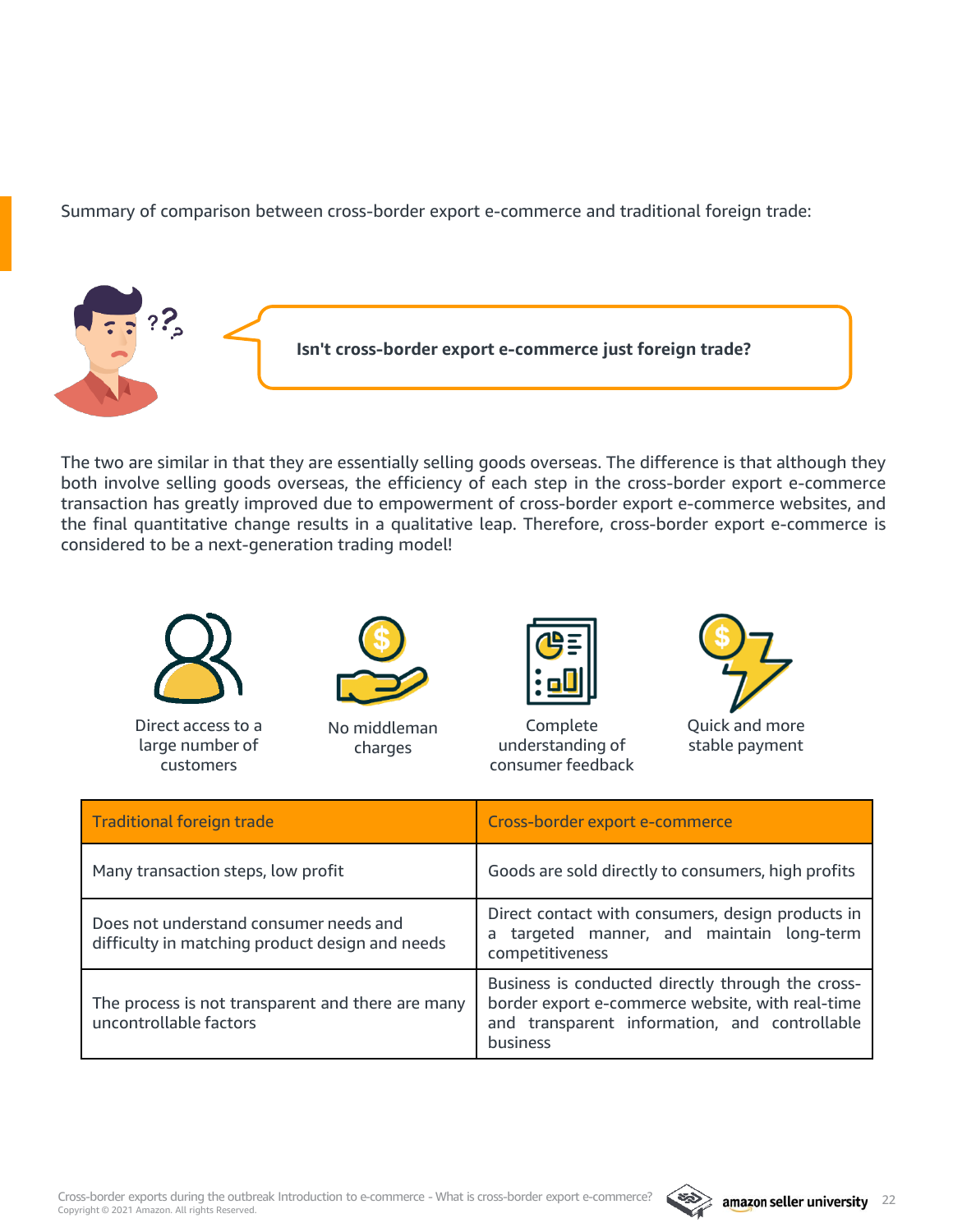## <span id="page-22-0"></span>**Appendix: Explanation of terms in this chapter**

#### **Customs Territory:**

Customs territory is a territory in which the Unified Customs Act is enforced. Under normal circumstances, the customs territory and borders are the same. However, the customs territories of some countries and regions are not completely consistent with their borders. For example, some countries have a free port or free zone that is not within the borders of the country and the customs territory is smaller than the border. On the other hand, some countries that have concluded customs union arrangements and their territories are unified Customs Territory:

#### **Tariff:**

Tariffs are taxes levied on importers and exporters by the customs established by the government when imported and exported commodities pass through a country's customs territory.

#### **Customs clearance:**

Customs clearance refers to the procedures for declaring imported and exported goods to the customs before shipment.

#### **Value Added Tax (VAT):**

VAT is the abbreviation of Value Added Tax. It is an after-sales value added tax that is commonly used in EU countries, i.e. the profit tax on the selling price of goods. For example, when goods enter the United Kingdom (according to EU laws), an import tax is paid for the good. When the goods are sold, the merchant can refund the import value added tax (IMPORT VAT) and then pay the corresponding sales tax (SALES VAT) based on the selling price.

#### **ASIN (Amazon Product Number):**

ASIN (Amazon Standard Identification Number) is a unique number compiled for Amazon's own products that is automatically generated by the Amazon system and does not need to be added by the seller. If it is a book, the ASIN code is equivalent to the universal ISBN number. The ASIN is usually located in "Product Details" or below "Product Information".